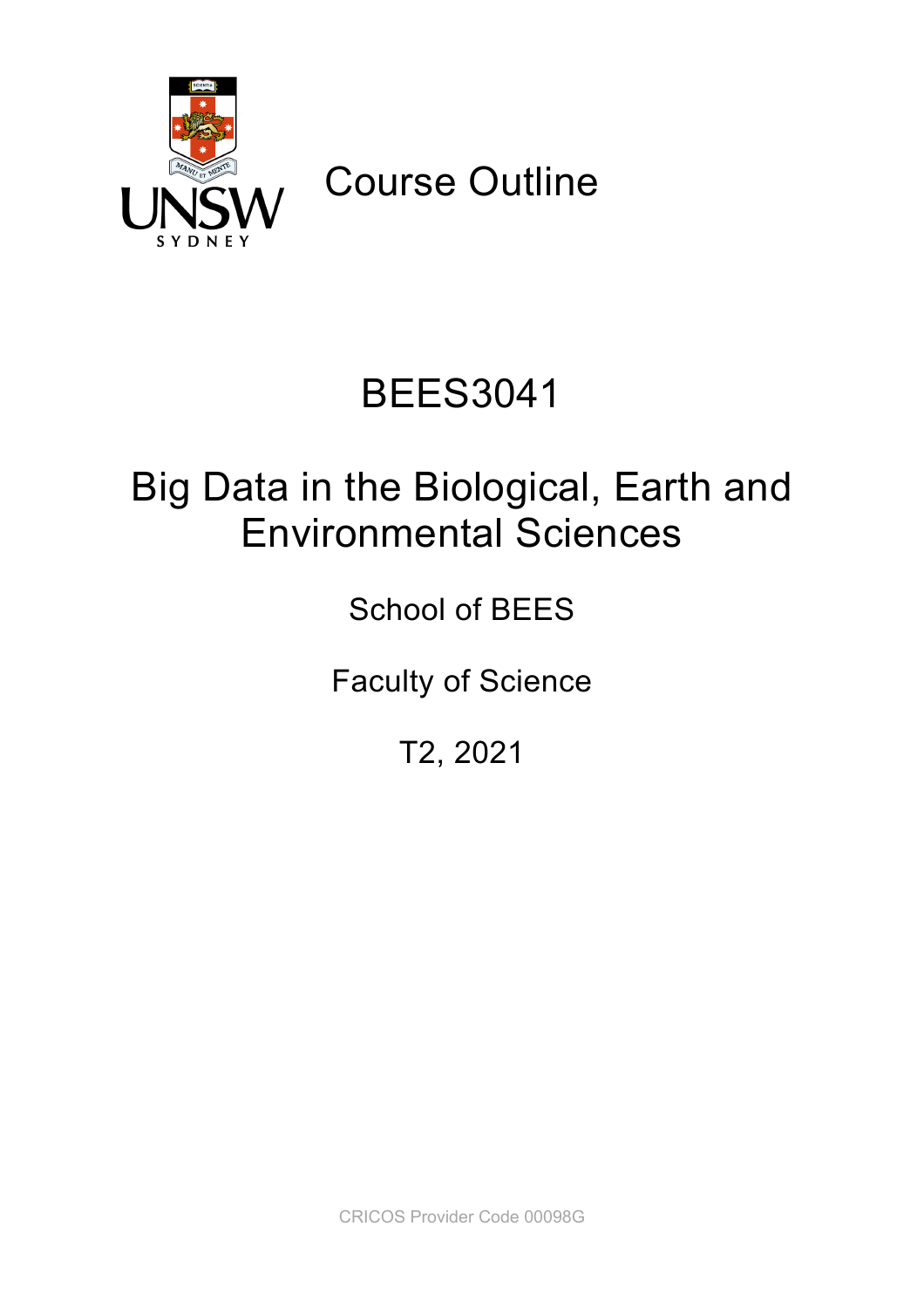### **1. Staff**

| <b>Position</b> | <b>Name</b>                         | Email & contact details                                                                  | <b>Consultation times</b><br>and locations |
|-----------------|-------------------------------------|------------------------------------------------------------------------------------------|--------------------------------------------|
|                 | Course Convenor   Shinichi Nakagawa | s.nakagawa@unsw.edu.au<br>Room 5102, Level 5 West Biological<br>Sciences South (E26)     | Email*                                     |
| Lecturers       | Will Cornwell                       | w.cornwell@unsw.edu.au<br>Room 5104, Level 5 West Biological<br>Sciences South (E26)     | Email*                                     |
|                 | Daniel Falster                      | daniel.falster@unsw.edu.au<br>Room 5109, Level 5 West Biological<br>Sciences South (E26) | Email*                                     |
|                 | Shawn Laffan                        | shawn.laffan@unsw.edu.au<br>Room G14G Samuels Building (F25)                             | Email*                                     |
|                 |                                     |                                                                                          |                                            |

**\* We will reply to your emails during work hours, and perhaps not immediately**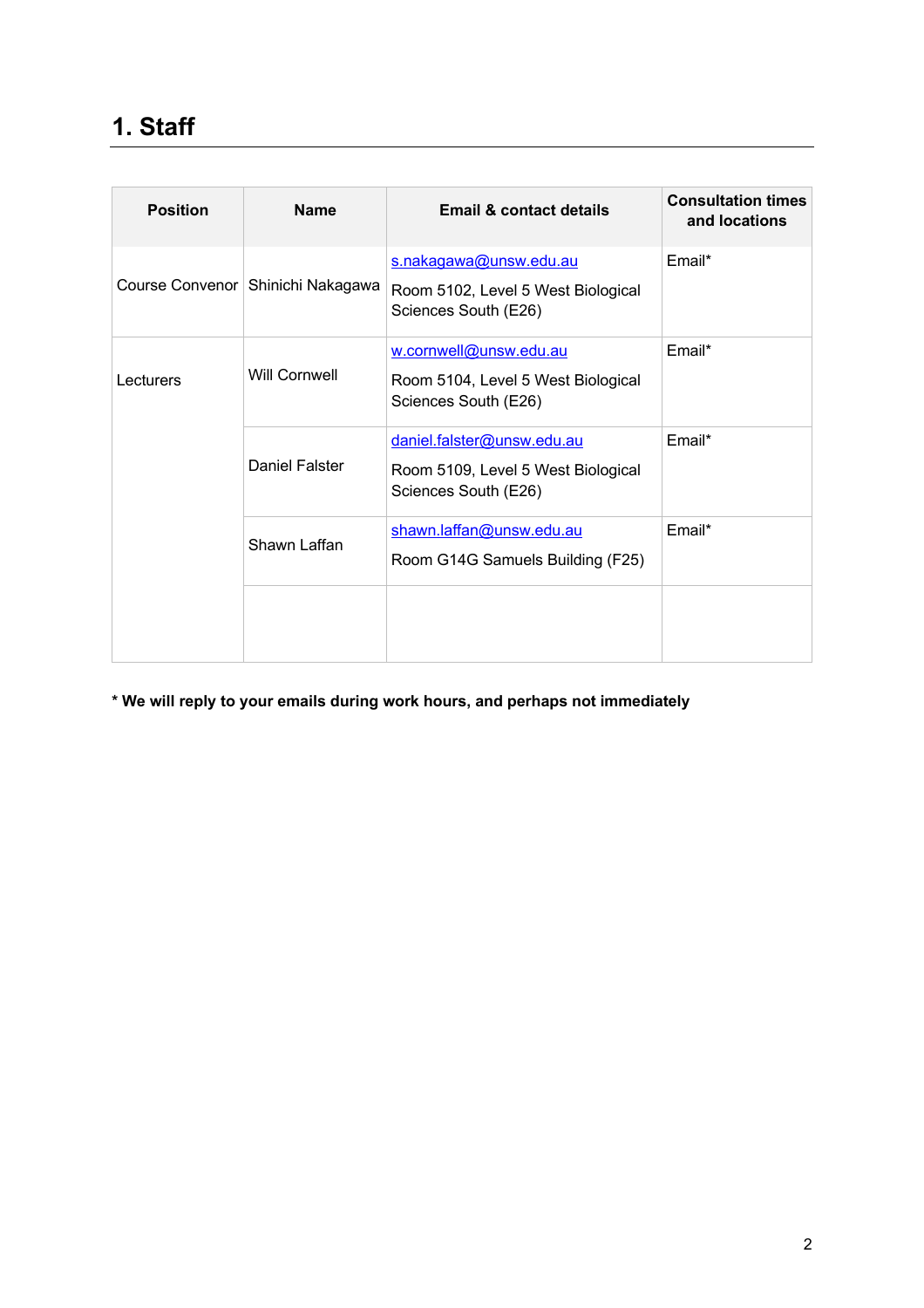### **2. Course information**

Units of credit: 6

Pre-requisite(s): 48 UOC, including BEES2041

Teaching times and locations: the first 3 weeks, but for further details see course schedule (also, Monday and Tuesday classes are just for the first week).

| Component            | <b>HPW</b>     | Time                                | Day       | Location |
|----------------------|----------------|-------------------------------------|-----------|----------|
| Lectures + Lab $1^*$ | 4              |                                     |           |          |
| Lecture 1            | 2              | $3:00 \text{ pm} - 5:00 \text{ pm}$ | Monday    | Online   |
| Lab <sub>1</sub>     | 2              | 11:00 am - 1:00 pm                  | Tuesday   | Online   |
| Lectures + Lab $2^*$ | 4              |                                     |           |          |
| Lecture 1            | $\overline{2}$ | $9:00$ am $-11:00$ am               | Wednesday | Online   |
| Lab <sub>1</sub>     | $\overline{2}$ | $9:00$ am $-11:00$ am               | Thursday  | Online   |

\*Timetable says these lecture and lab times are in the reverse order, but we want to provide a background lecture before a corresponding lab. Also, note that we are likely to use a set of a 2-hour lecture and 2-hour lab to mix the components of lecture and lab.

*http://www.timetable.unsw.edu.au*

#### **2.1 Course summary**

This is an advanced quantitative methods course which uses a project-based approach to consider the analysis, visualisation and communication of (often) large and complex data sets. Students will choose a topic for in-depth instruction in one of the advanced quantitative research endeavours of the School of BEES. The modules cover techniques including, for example, bibliometric data, geographic data analyses, population and systems dynamics, phylogenetics and time series analyses.

#### **2.2 Course aims**

To prepare students for using large complex data sets.

To prepare students for honours and further independent research.

To utilise the talents of several strategic hires in the School of BEES.

To increase the graduate attributes of our most capable students.

#### **2.3 Course learning outcomes (CLO)**

At the successful completion of this course you (the student) should be able to:

- 1. Describe, apply and evaluate different research methods used across the biological, Earth and environmental sciences
- 2. Design and develop methods for data visualisation and analysis
- 3. Conduct analyses of big and complex data
- 4. Effective written and visual communication of complex data sets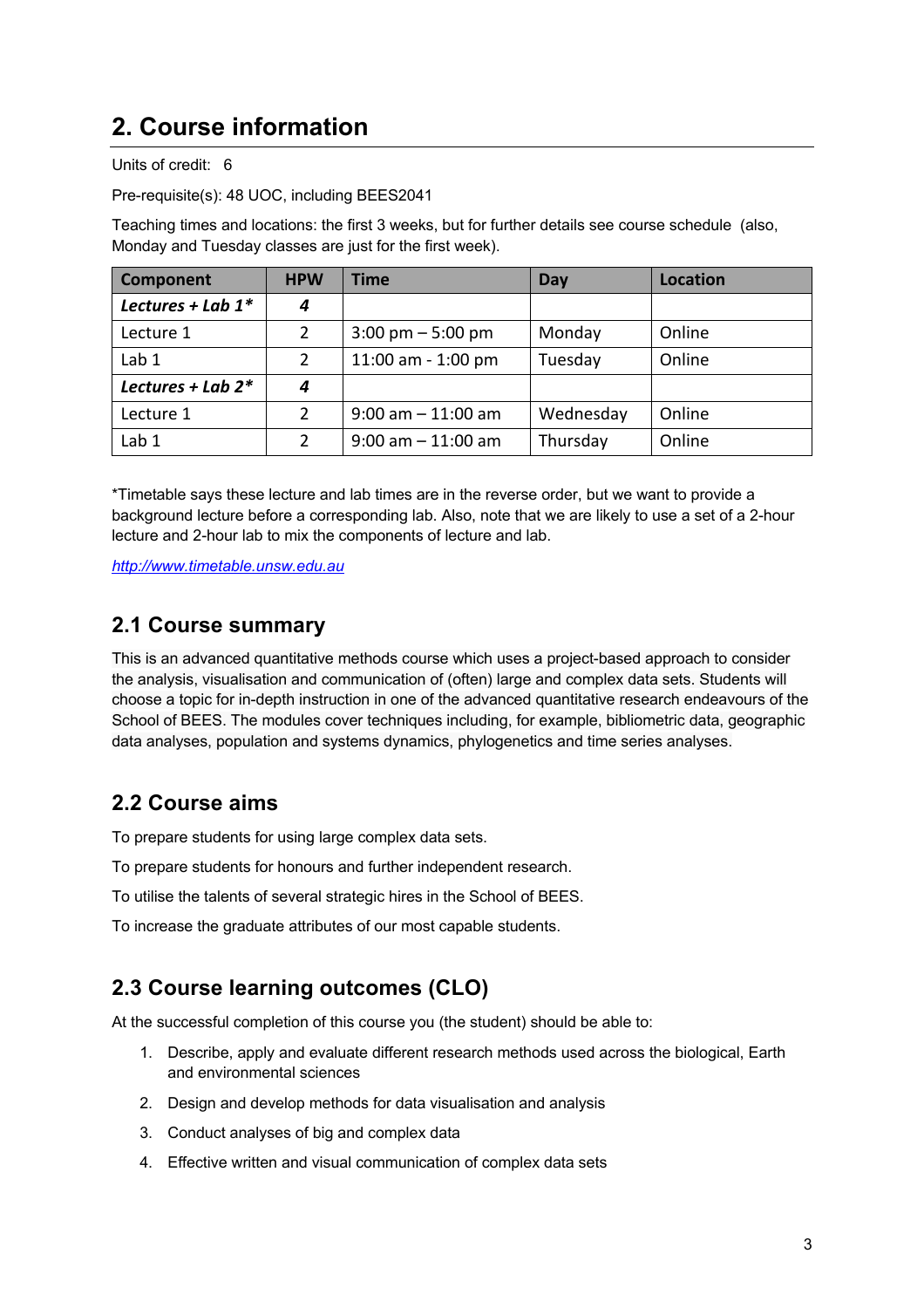### **3. Strategies and approaches to learning**

#### **3.1 Learning and teaching activities**

In this course, students work as a real data scientist i.e. someone who can effectively analyse, interpret and present real and often challenging data. This is an advanced course and will use a problem-based approach with modules so that students can choose topics from different supervisors offer and work collaboratively with their colleagues.

In the first 4 weeks, students will attend a mix of lectures and practicals on 5 different topics. During the period of this course, students conduct a (group) research project, supervised by one of the course lecturers. This project is designed to teach you how to carry out research, analyse, interpret, and present data. This involves attending a weekly tutorial, to update supervisors about their project, and producing a research proposal, presentation, project paper and popular article. The course assessment will be based on these 4 assignments.

#### **3.2 Expectations of students**

Attendance to all scheduled classes is compulsory. When conducting your independent research projects, you are expected to attend all weekly sessions with your project supervisor (online). Your supervisor is there to help you, but they will not chase you up regarding your progress and it is your responsibility to follow up if you have any issues arising with your project.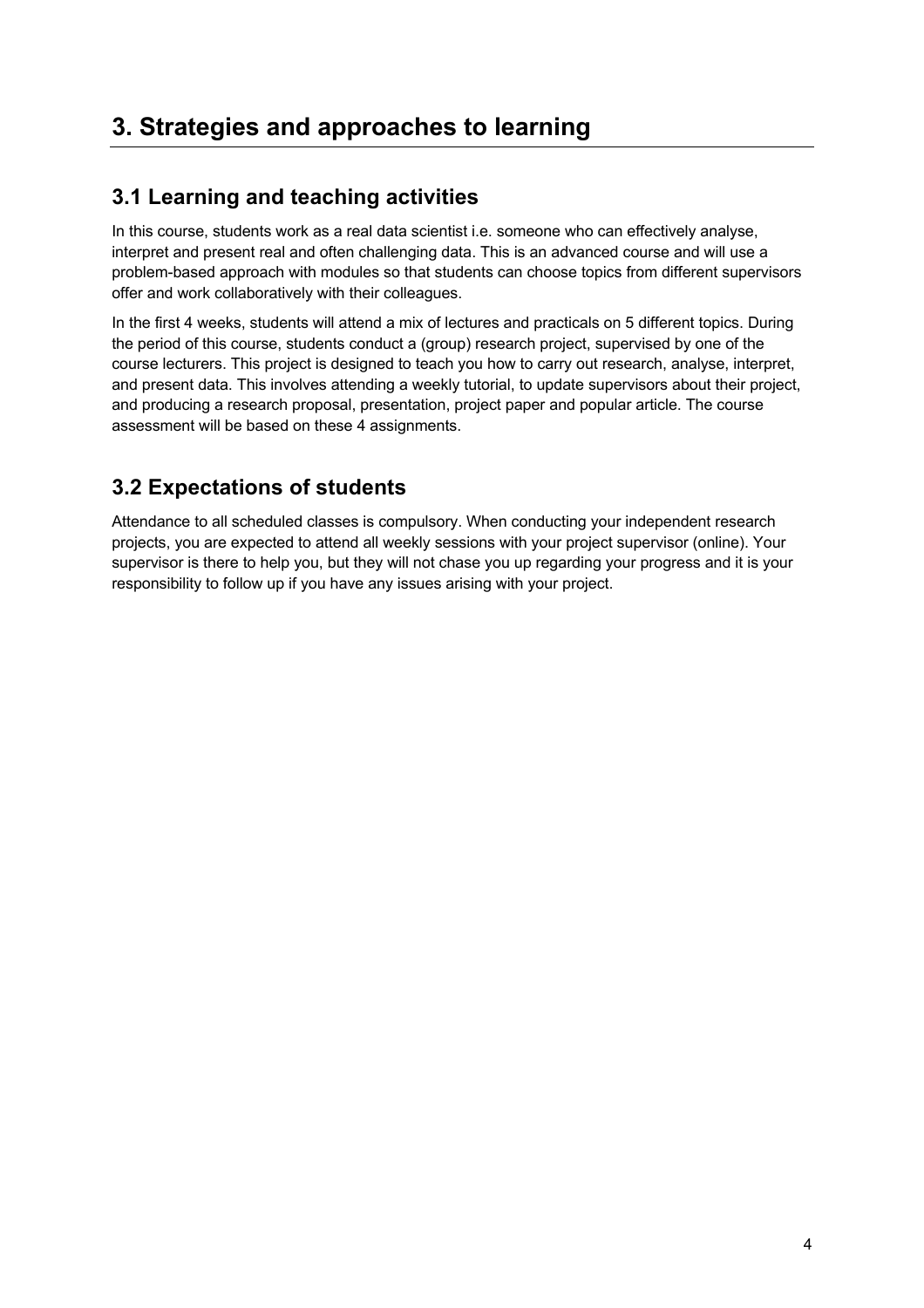## **4. Course schedule and structure**

| Week           | Lecture & Lab                                                                                                                                                                                                                                                                   | Date      | Lecturer  |
|----------------|---------------------------------------------------------------------------------------------------------------------------------------------------------------------------------------------------------------------------------------------------------------------------------|-----------|-----------|
|                | Introduction: Deciding on your project and meeting your                                                                                                                                                                                                                         | 31 May    | All of us |
| $\mathbf{1}$   | supervisors<br>Special Lab: Introduction to GitHub (WC) & Introduction to R<br>Markdown (SN)                                                                                                                                                                                    | 1 Jun     | WC, SN    |
|                | Lecture 1: Meta-research, systematic reviews and bibliometrics<br>(SN)                                                                                                                                                                                                          | 2 Jun     | SN        |
|                | Lab 1: Bibliometrics and systematic reviews using R                                                                                                                                                                                                                             | 3 Jun     | SN        |
|                | Meeting your supervisor*                                                                                                                                                                                                                                                        | $7/8$ Jun |           |
| $\overline{2}$ | Lecture 2: Big biodiversity data: genetic, functional, and<br>geographic data from across the world                                                                                                                                                                             | 9 Jun     | <b>WC</b> |
|                | Lab 2: Big biodiversity data: genetic, functional, and geographic<br>data from across the world                                                                                                                                                                                 | 10 Jun    | <b>WC</b> |
|                | <b>Public holiday</b>                                                                                                                                                                                                                                                           | 14 Jun    |           |
|                | Meeting your supervisor*                                                                                                                                                                                                                                                        | 15 Jun    |           |
| 3              | Lecture 3: Growth and mortality rates of trees across the world                                                                                                                                                                                                                 | 16 Jun    | DF        |
|                | Lab 3: Estimating growth and mortality rates for rainforest<br>trees                                                                                                                                                                                                            | 17 Jun    | DF        |
|                | Meeting your supervisor*                                                                                                                                                                                                                                                        | 21/22 Jun |           |
|                | Lecture 4: The spatial analysis of diversity patterns                                                                                                                                                                                                                           | 23 Jun    | <b>SL</b> |
|                | Lab 4: The spatial analysis of diversity patterns                                                                                                                                                                                                                               | 24 Jun    | <b>SL</b> |
|                | *Meeting is recommended on these days but it depends on                                                                                                                                                                                                                         |           |           |
|                | your supervisor availability                                                                                                                                                                                                                                                    |           |           |
|                | Project                                                                                                                                                                                                                                                                         |           |           |
| $1 - 9$        | During these weeks, you will be working as a group on a research topic. Each<br>week you will meet with your research advisor for a tutorial session to help<br>with your project – these are not formally scheduled so you will need to<br>arrange this time with your advisor |           |           |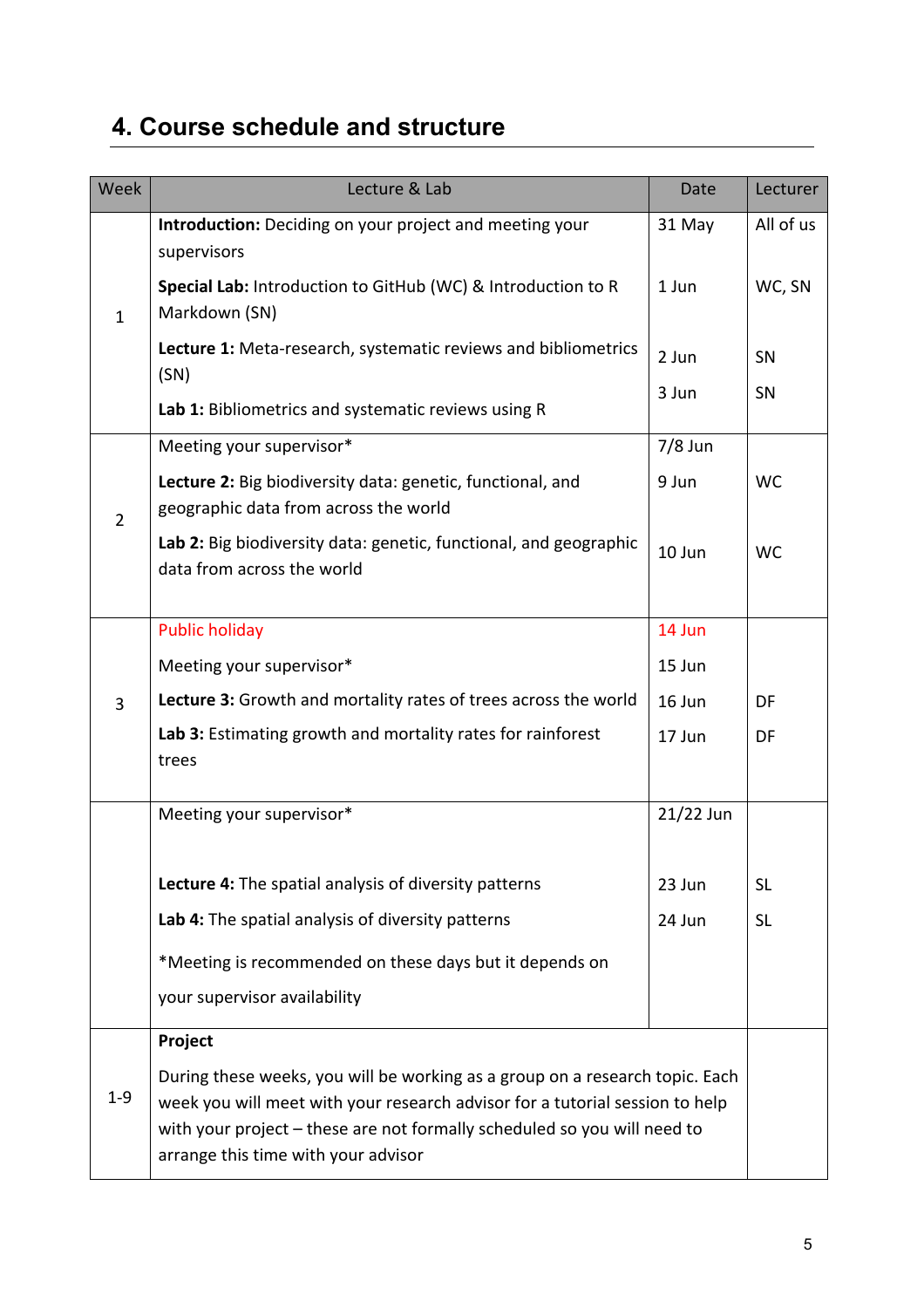|    | Weeks 1-5: Discussing research topics with a supervisor                                                     |  |
|----|-------------------------------------------------------------------------------------------------------------|--|
|    | Week 5: Research proposal due                                                                               |  |
|    | Weeks 6-9: Meet with your supervisor every week with a group of other<br>students. Independent project work |  |
| 10 | Research presentations $-1:00$ pm $-5:00$ pm (online) ( $2rd$ Aug)                                          |  |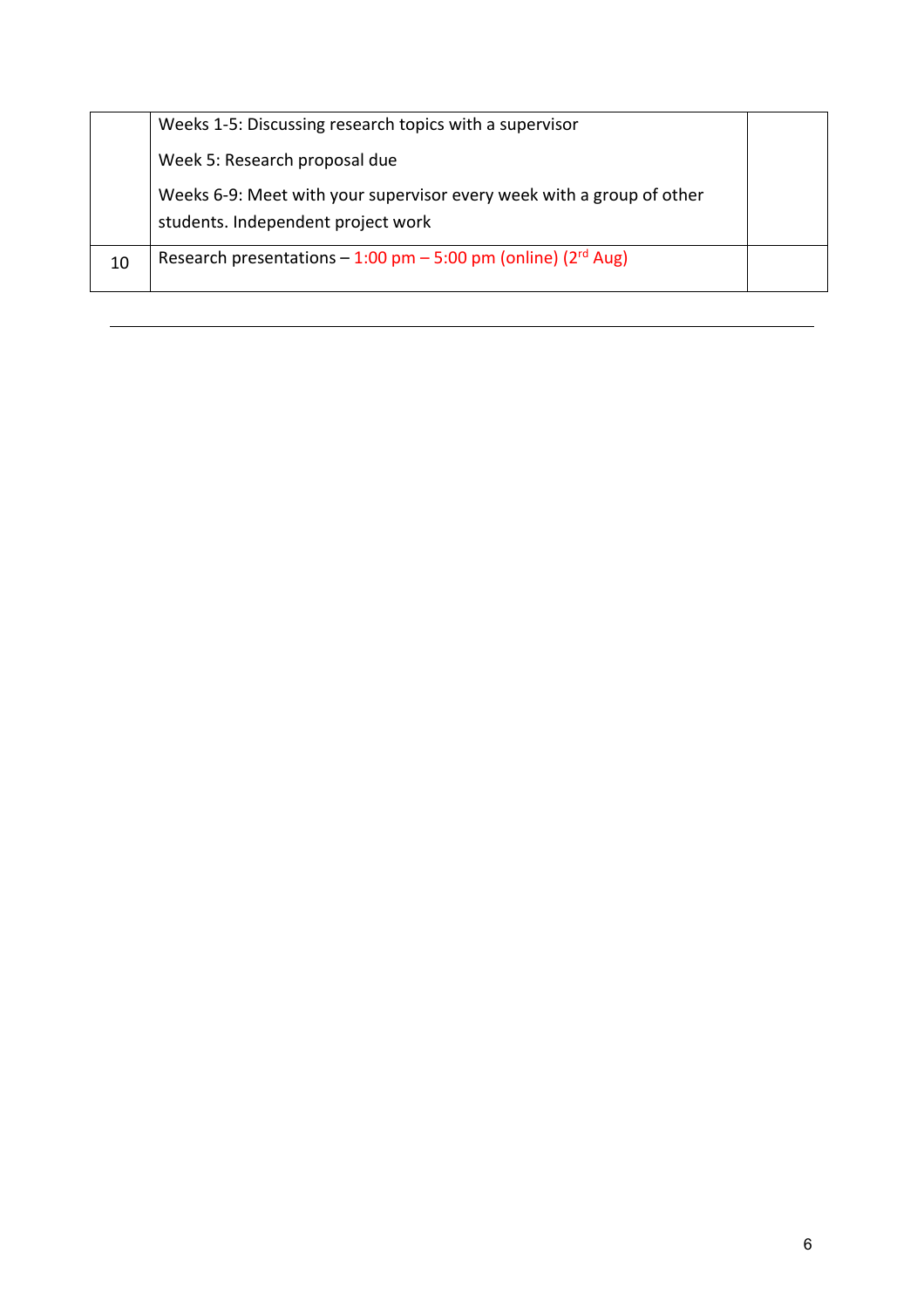### **5. Assessment**

#### **5.1 Assessment tasks**

| <b>Assessment task</b>                                                                                                                                                                   | Weight | Due date                         | <b>Submission</b><br>details* | <b>Feedback</b>                                                      |
|------------------------------------------------------------------------------------------------------------------------------------------------------------------------------------------|--------|----------------------------------|-------------------------------|----------------------------------------------------------------------|
| <b>Assessment 1:</b><br><b>Research Proposal</b><br>This proposal will briefly outline a topic and data of your<br>project, and describe methods one will use to analyse the<br>dataset. | 10%    | Week 5<br>$2nd$ July             | Via Moodle                    | Marks and<br>comments, 1<br>week after<br>submission.<br>Via Moodle  |
| <b>Assessment 2:</b><br><b>Final Report</b><br>Your independent project report based on the Proposal in<br>Assignment 1 and this report will take a format of an<br>academic paper.      | 60%    | Week 10<br>6 <sup>th</sup> Aug   | Via Moodle                    | Marks and<br>comments, 2<br>weeks after<br>submission.<br>Via Moodle |
| <b>Assessment 3:</b><br><b>Final Presentation</b><br>You will present your topic, data, and findings to the class.                                                                       | 15%    | Week 10<br>In class<br>$2nd$ Aug | In class<br>(online)          | Marks and<br>comments, 1<br>week after<br>submission.<br>Via Moodle  |
| <b>Assessment 4:</b><br>Science Communication (Twitter Conference)<br>You will prepare 4 tweets that summarises your<br>independent project in a way accessible to a wider<br>audience   | 15%    | Week 10<br>3rd Aug               | Via Twitter                   | Marks and<br>comments, 2<br>weeks after<br>submission.<br>Via Moodle |

\*Assignments submitted after the due date will be penalised at the rate of 10% per day unless accompanied by a medical certificate and special consideration application (lodged via myUNSW). All outstanding assignments must be handed in by the end of Week 10. Work will only be accepted after this date if accompanied by a special consideration application (this is School policy).

#### **Further information**

UNSW grading system: student.unsw.edu.au/grades

UNSW assessment policy: student.unsw.edu.au/assessment

#### **5.2 Assessment criteria and standards**

Detailed instructions for each assessment will be provided in class and on Moodle

All assessments are based on individual work, and are not group assignments although students can work collaboratively to manage and analyse data.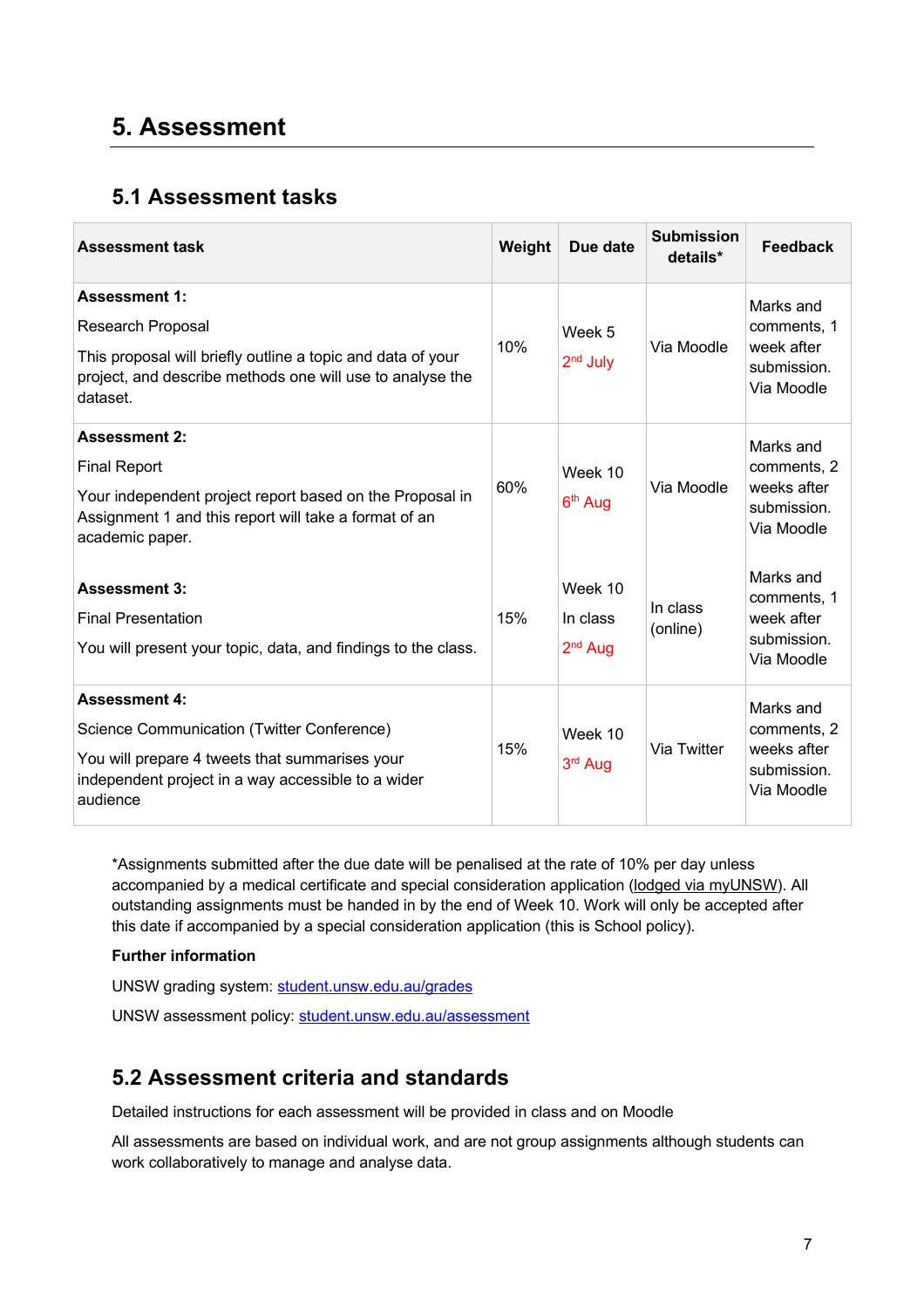### **6. Academic integrity, referencing and plagiarism**

**Referencing** is a way of acknowledging the sources of information that you use to research your assignments. You need to provide a reference whenever you draw on someone else's words, ideas or research. Not referencing other people's work can constitute plagiarism.

Further information about referencing styles can be located at student.unsw.edu.au/referencing

**Academic integrity** is fundamental to success at university. Academic integrity can be defined as a commitment to six fundamental values in academic pursuits**:** honesty, trust, fairness, respect, responsibility and courage.*<sup>1</sup>* At UNSW, this means that your work must be your own, and others' ideas should be appropriately acknowledged. If you don't follow these rules, plagiarism may be detected in your work.

Further information about academic integrity and **plagiarism** can be located at:

- The *Current Students* site student.unsw.edu.au/plagiarism*,* and
- The *ELISE* training site subjectguides.library.unsw.edu.au/elise

The *Conduct and Integrity Unit* provides further resources to assist you to understand your conduct obligations as a student: student.unsw.edu.au/conduct.

### **7. Readings and resources**

Useful resources such as readings, recommended internet sites, and other useful materials will be provided via the Moodle page

### **8. Administrative matters**

| <b>School</b><br>information                              | School website: http://www.bees.unsw.edu.au/<br>School office – The Biosciences Student Office is where to go for administrative<br>matters relating to BEES courses. It is located on the ground floor of the<br>biological sciences building, room G27. BEESinfo@unsw.edu.au                                                                                                  |
|-----------------------------------------------------------|---------------------------------------------------------------------------------------------------------------------------------------------------------------------------------------------------------------------------------------------------------------------------------------------------------------------------------------------------------------------------------|
| <b>Occupational</b><br><b>Health and</b><br><b>Safety</b> | Information on relevant Occupational Health and Safety policies and can be<br>found on the following website: http://www.bees.unsw.edu.au/health-and-safety<br>UNSW OHS Home page: http://safety.unsw.edu.au/                                                                                                                                                                   |
| <b>Equity and</b><br><b>Diversity</b>                     | Those students who have a disability that requires some adjustment in their<br>teaching or learning environment are encouraged to discuss their study needs<br>with the course Convenor prior to, or at the commencement of, their course, or<br>with the Equity Officer (Disability) in the Equity and Diversity Unit (9385 4734 or<br>http://www.studentequity.unsw.edu.au/). |

<sup>1</sup> International Center for Academic Integrity, 'The Fundamental Values of Academic Integrity', T. Fishman (ed), Clemson University, 2013.